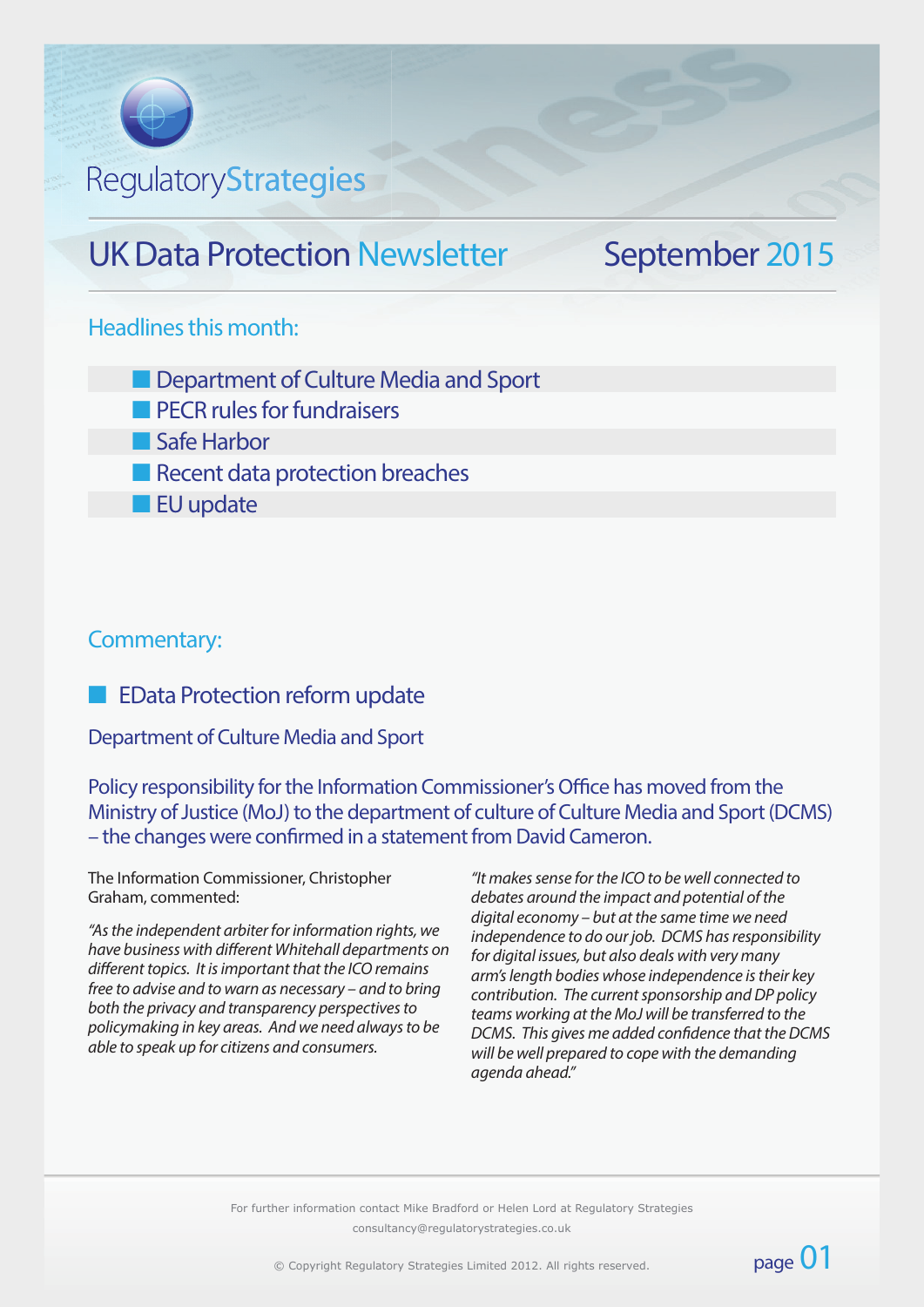# **n** PECR rules for fundraisers

The National council for voluntary organisations has issued a report recommending fundraisers comply with the Privacy and Electronic Communications Regulations and comply with the Information Commissioner's Office's direct marketing guidance. The ICO has welcomed the report in light of recent media focus on the charity sector and fundraising. Changes are intended to protect vulnerable donors and restore public trust in fundraising.

#### The report states:

*"We now have the opportunity, indeed the duty, to bring about change. We believe our proposals will create a simple and clear system, comprehensive to the public and charities, and proportionate to the issues at hand. The clear majority of those we have spoken with as part of this Review have expressed their full appreciation of the seriousness of the problems and clear desire to find a solution. We hope to have provided a constructive way forward, including plans for implementation,"*

The changes will ensure:

- Clear messaging about how donors can easily opt-out of communications
- Minimum font sizes will be adopted for opt -in and opt-out statements
- Charities will be banned from selling personal data to third parties
- Charities will only be able to share personal data with third parties for fundraising if that individual has opted-in and provided explicit consent
- Fundraisers will have to end a telephone call when asked
- All calls will need to be made from an identifiable number
- A requirement to limit requests to 'reasonable persuasion' will be replaced with a clear requirement prohibiting intrusive or persistent behaviour placing pressure to donate

The ICO has responded to the report by saying:

*"We welcome the fundraising review report and particularly the clear recommendations that fundraisers should comply with the Privacy and Electronic Communications Regulations and put our direct marketing guidance into practice."* 

page 02

# **n** Safe Harbor

## The Court of Justice of the European Union (CJEU) made an announcement on 28th September 2015 stating that it will issue its binding judgment regarding safe Harbor on 6th October 2015.

The US Government and European Commission have been involved in dialogue to strengthen the Safe Harbor framework which has recently been called into question.

We will provide an update in October's Newsletter. More information is provided below in the EU update.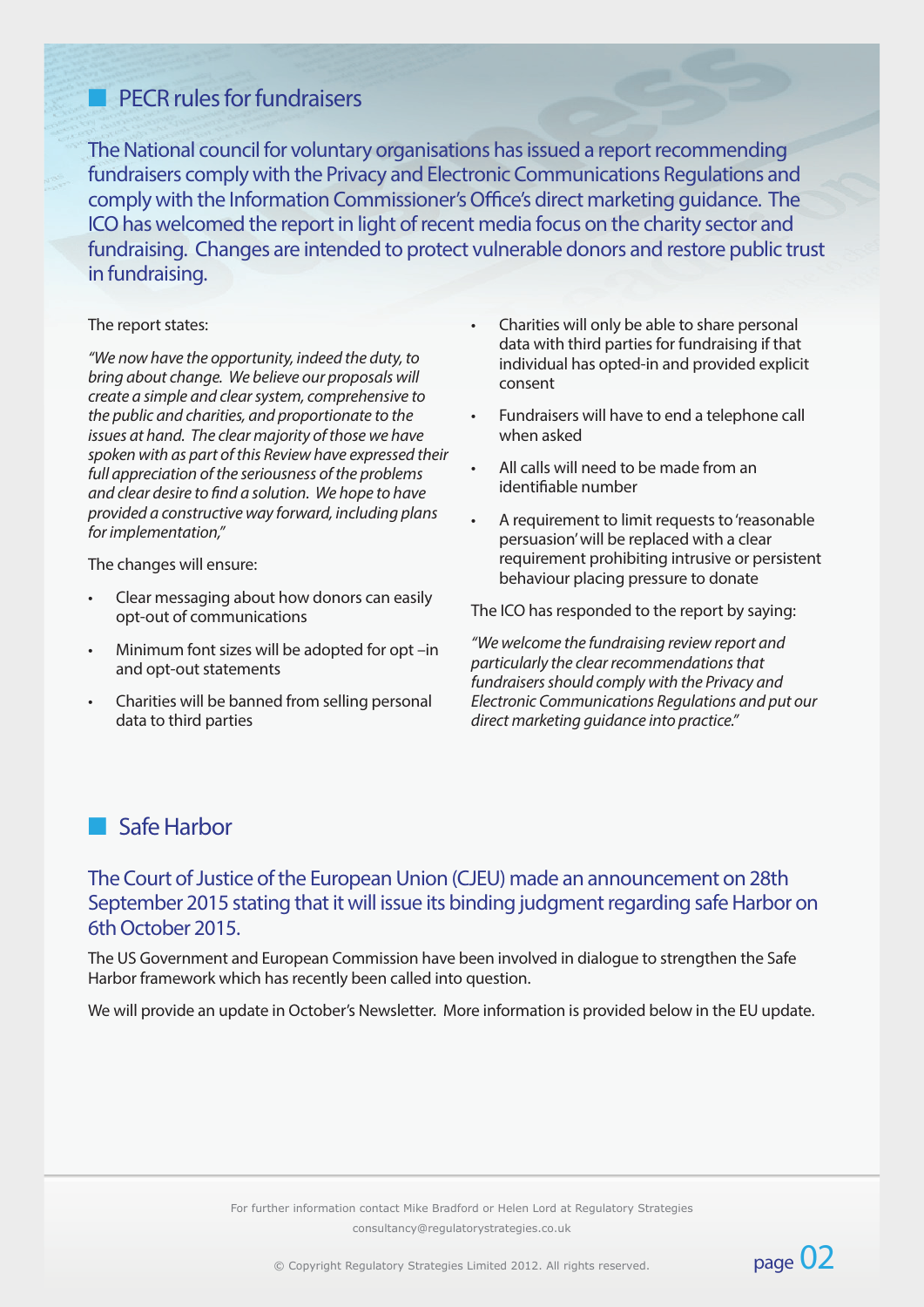# **n** Recent data protection breaches

### Home Energy and Lifestyle Management Limited (HELM)

HELM has been fined £200,000 by the Information Commissioner's Officer further to breaking marketing call regulations. Six million automated calls were made offering 'free' solar panels resulting in 242 complaints in two months.

HELM did not have permission to make automated and were misleading calls. The company acknowledged that they did not understand the rules.

The ICO's Head of Enforcement said:

*"This company's ignorance of the law is beyond belief. It didn't even bother to find out what the rules were and its badly thought out marketing campaign made people's lives a misery. The monetary penalty is for a significant amount because of the clear failings of the company, and the number of people affected by its deliberate and unlawful campaign.*

*"It should be a warning to other companies to thing before they launch into a campaign. Direct marketing campaigns can be run within the law with a little thought and there's plenty of advice available to companies in the ICO's website."*

Commentary on the Direct Marketing Association (DMA) website referenced the penalty:

*"While this is very welcome, it does not address the fact that directors of companies can, and do put companies into liquidation to avoid financial penalties for non compliance, and then simply start new ones...*

*"...the public, politicians, civil servants and bureaucrats in Europe do not draw lines between calls that break TPS rules, SPAM email, rogue SMS, and direct offers that do not meet CAP rules. They lump them all in together as a nuisance and demand action, and not of the lightweight variety."*

### Cold Call Elimination Limited

Cold Call Elimination Limited has been fined £75,000 for making unsolicited marketing calls to sell cold call blocking devices to block the type of calls it was itself making.

Elderly and vulnerable individuals complained after receiving aggressive cold calls from what they believed to be an equivalent of the Telephone Preference Service (TPS).

The ICO's Head of Enforcement commented:

*"This company clearly knew the law but continued to break it by called people on the TPS. It's clear some of the people called by this company were very distressed by the calls and as some of the people receiving the calls were elderly or vulnerable this was an aggravating factor. This monetary penalty has been issued to make sure that Cold Call Elimination realise that it is unacceptable to operate in this way. It should also be a warning to other companies that we will act if companies are found to breaking the law.*

*"It's ironic that the products they were trying to sell should have blocked the very calls they were making."*

#### Lloyds Bank

A theft of a data box from Lloyds Bank resulted in thousands of customers having their personal details stolen. The box contained details of individuals' names, addresses, account numbers and sort codes. It affects customers who opened accounts between 2006 and 2012. Lloyds have contacted all customers who could be affected.

page 03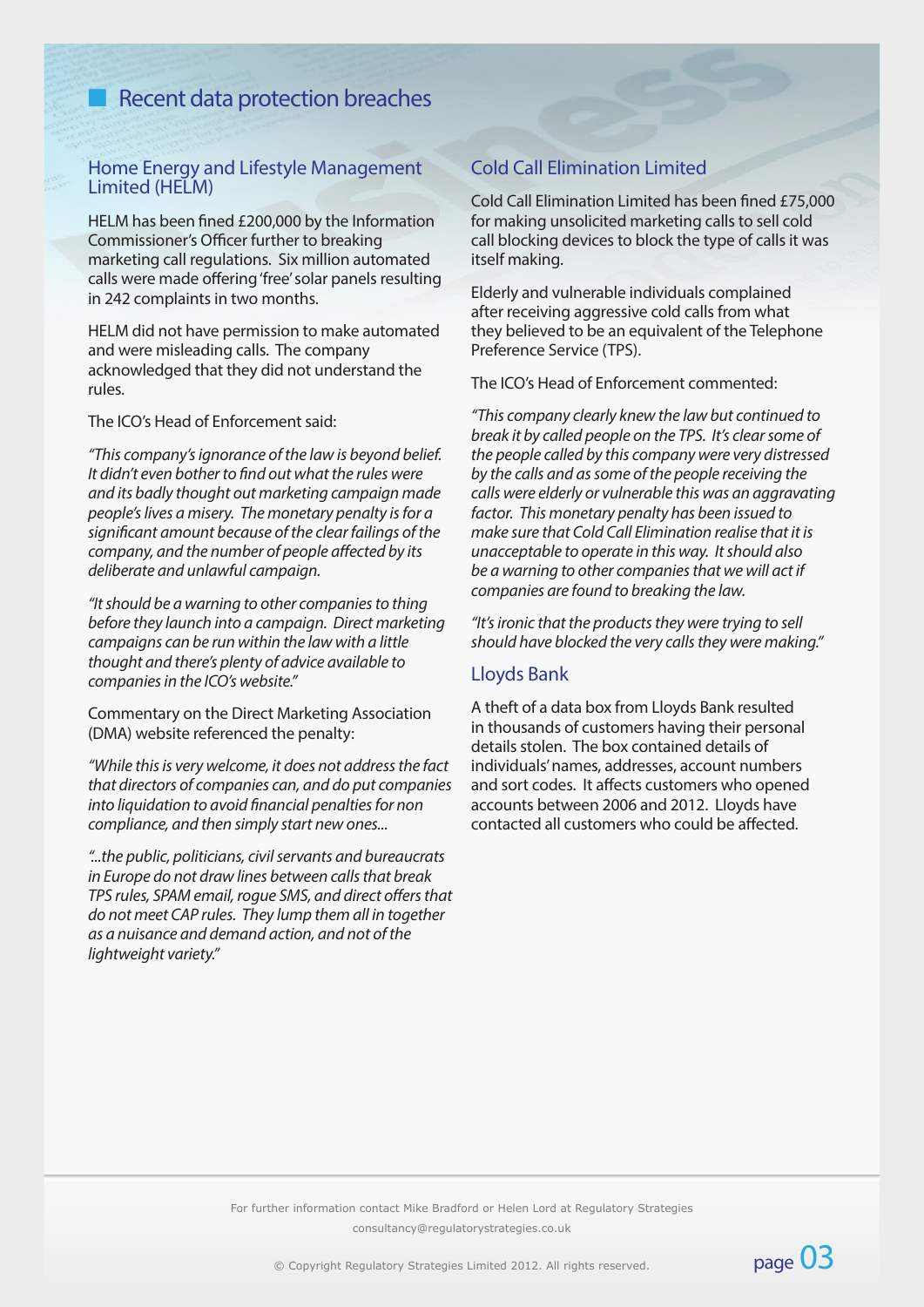# **n** EU update

The below provides an EU update from a Regulatory Strategies' partner, Newgate Public Relations, in Brussels, and provides an insight into the progress of the EU's draft data protection regulation:

RegulatoryStrategies



The negotiations on the EU General Data Protection Regulation (GDPR) are ongoing but less smoothly than had been anticipated before the summer break. EU legislators are experiencing difficulties in finding viable compromises for both the Council and the European Parliament as complex issues such as proposals relating to the rights of the data subject (Chapter III) as well as the principles for protecting the personal data (Chapter II) are addressed for the first time.

At the same time, there have been some wider evolutions which impact upon the European data protection framework over the course of September.

On 8 September, the European Commission and the US government finalised the so-called 'Umbrella Agreement' which sets up a comprehensive highlevel data protection framework for EU-US law enforcement cooperation. The Agreement covers all personal data exchanged between the sides of the Atlantic for the purpose of prevention, detection, investigation and prosecution of criminal offences, including terrorism.

'Robust cooperation between the EU and the US to fight crime and terrorism is crucial to keep Europeans safe. But all exchanges of personal data, such as criminal records, names or addresses, need to be governed by strong data protection rules. This is what the Umbrella Agreement will ensure' said EU Commissioner Věra Jourová.

The aim of the Agreement is to provide safeguards and guarantees of lawfulness for data transfers, thereby strengthening fundamental rights, facilitating EU-US law enforcement cooperation and restoring trust.

However, enthusiasm over the finalisation of an such important agreement was quickly diminished on 23 September by an Advocate General of the European Court of Justice (ECJ) who questioned in an ongoing court case the validity of the Safe Harbour regime that has governed the exchange of personal data between the two sides of the Atlantic since 2000.

The regime is based on a contract between the EU and the US, in which the EU states that US companies appearing on the US government's Safe Harbour list shall be treated as if they were European companies with regard to data protection. Such a contract is based on a decision of the European Commission recognising the US as a 'safe country' for European data.

Should the Advocate General's opinion be shared by the ECJ, the US would no longer be automatically regarded as a 'safe country' to which European data may be sent freely. As a consequence, national authorities would be entitled to investigate the facts of each individual case, to see if a US company observes the required minimum level of data protection.

page 04